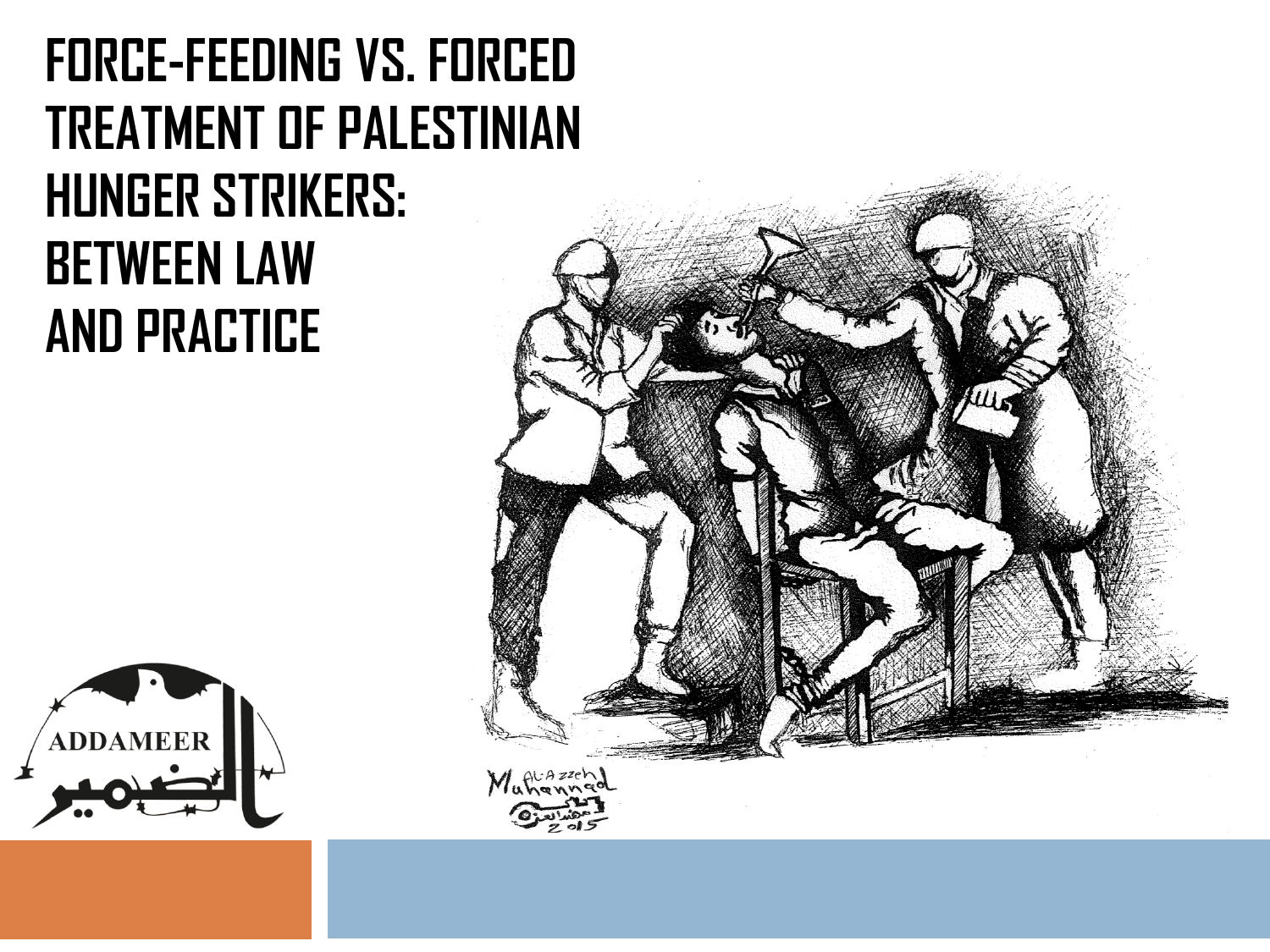## Historical Background

 $\square$  The implementation of force-feeding and forced treatment of Palestinian prisoners' hunger strikers have captured the attention of the international community and caused misunderstandings regarding the distinctions between each policy. The widespread and repeated use of hunger strikes by Palestinian detainees has presented a challenge for the Israeli government as well as human rights advocates. The greatest tension generally revolves around the set of rights that belong to the hunger strikers, who legitimately protest the Israeli detention policies and cruel prison conditions, including the use of solitary confinement, denial of family visits, inadequate medical treatment and torture and other forms of cruel, inhuman or degrading treatment. The World Medical Association (WMA) Declaration of Malta on Hunger Strikes defines hunger strike as "often a form of protest by people who lack other ways of making their demands known."(1) This publication aims to highlight the differences and similarities between force-feeding and forced treatment in terms of their usage and legal aspects under international law.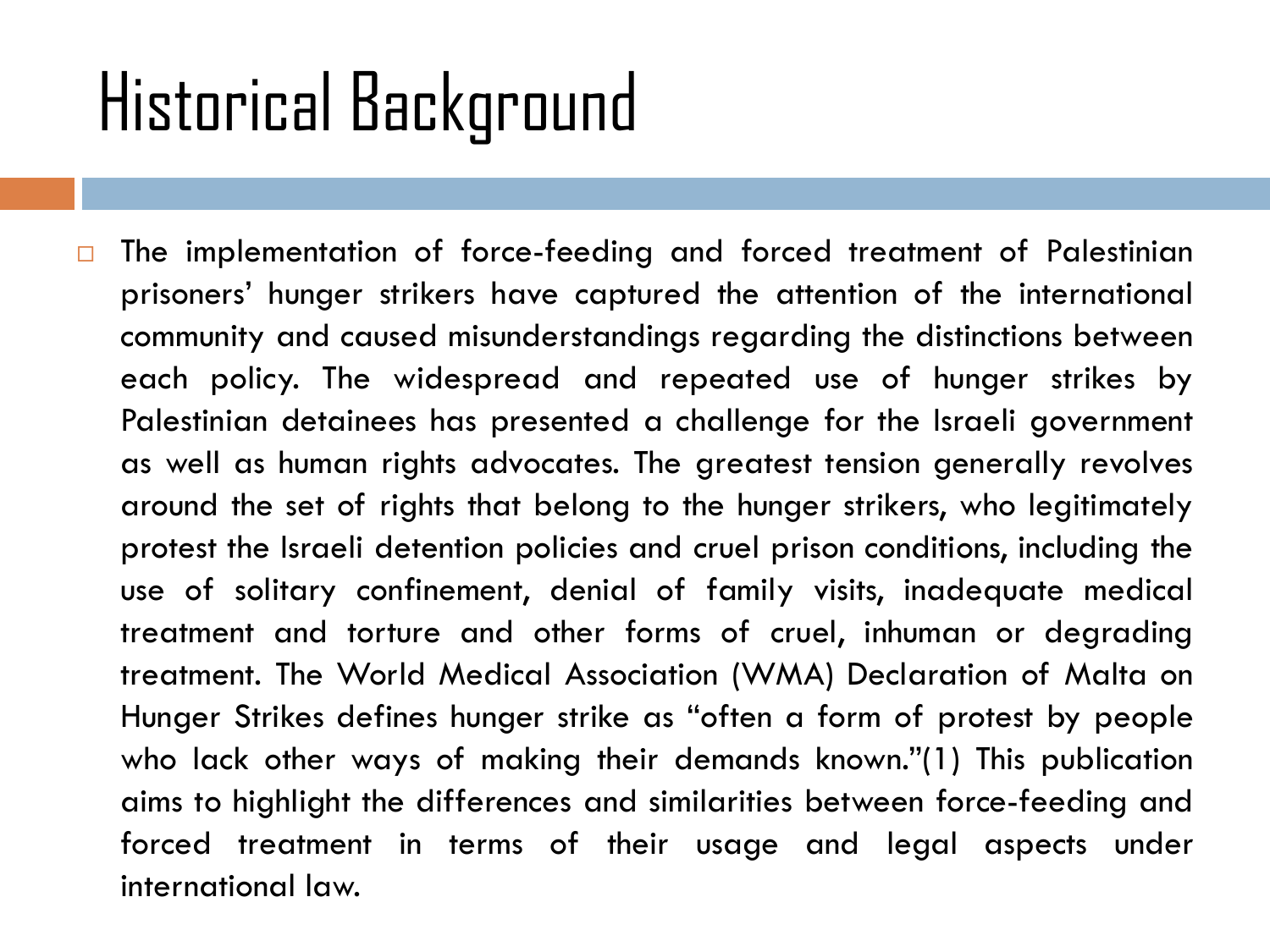## **Definition**

 $\Box$  Force-feeding is the practice of feeding someone against his or her will, normally through a tube inserted through the nose and then down into the stomach. Another method involves injecting nutrients into a vein or into the stomach through surgically cutting open into the abdominal wall. Each of these methods are invasive and pose immediate risks of mechanical damage to surrounding tissues. Such developments and damages cause extreme pain and bleeding and can lead to infection.

- $\Box$  Forced treatment is the practice of providing medical treatment to competent patients or a detainee without his or her consent. For example, through an infusion of slats and vitamins into his/her body.
- $\Box$  In the Palestinian/Israeli context, the Israeli occupation have used both force-feeding and forced treatment against Palestinian hunger strikers as a policy to pressure them into putting an end to their hunger strikes.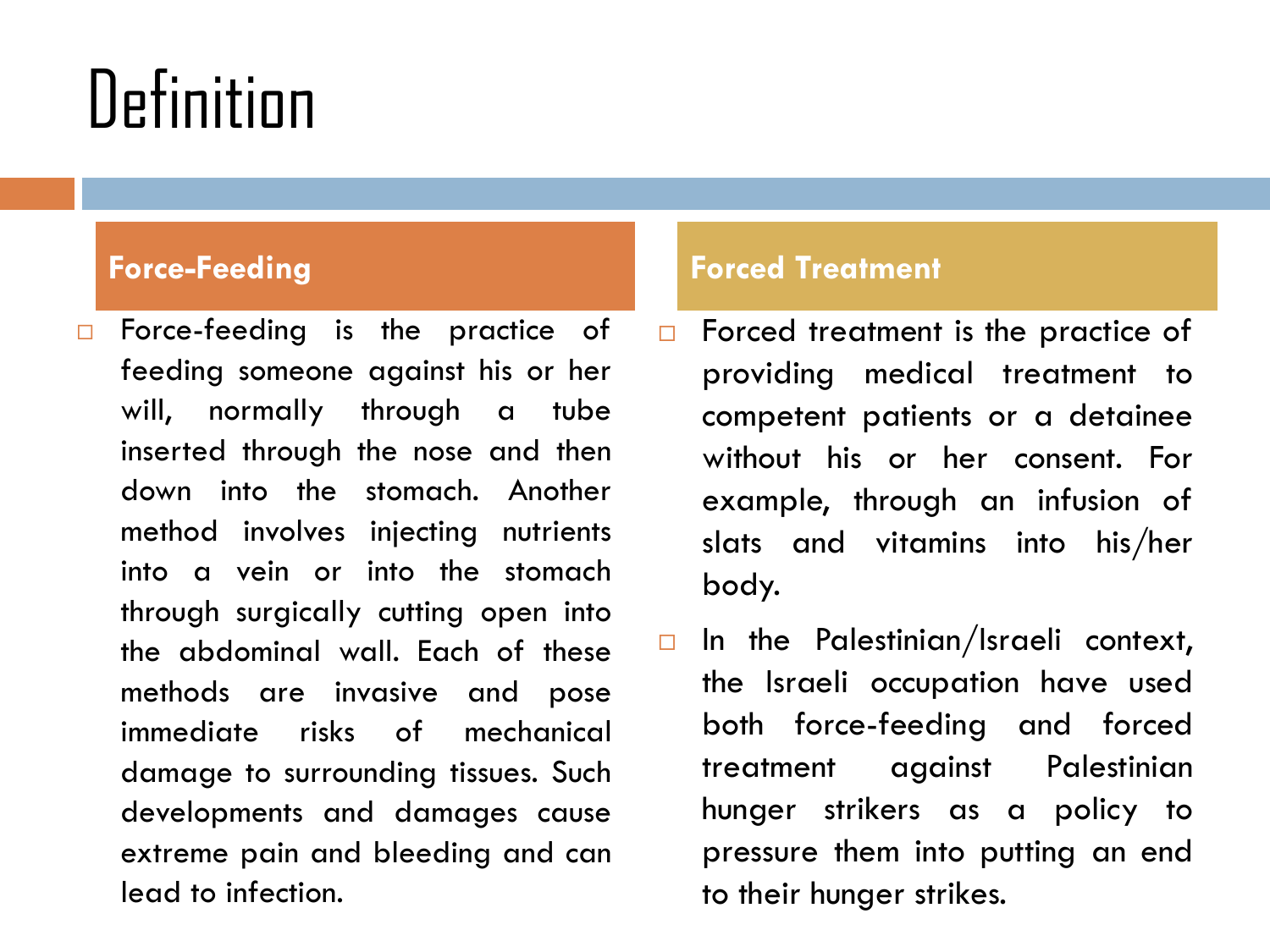## Relevant Legislation

 $\Box$  The Israeli occupation have practiced force-feeding against Palestinian hunger strikers since the 1970s and 80s. On the  $30<sup>th</sup>$  of July 2015, the Israeli Knesset approved a bill authorizing the Israeli District Court to instruct the force-feeding of a hunger-striking prisoner, without his or her consent. The legislation further allows for the hearings to decide on the request to be held in closed court sessions in which the discussion can be based on 'secret evidence' that is not accessible by the prisoner and his or her attorney, in accordance with article 19 d (IE).

- $\Box$  Israeli legislators created a mechanism to allow ethics committees to override patients' informed refusal and treat them against their will. The Israel Patient's Rights Act (IPRA) of 1996 (paragraph 15) allows the forced treatment of competent patients in order to keep him/her alive, if some conditions are met, one of them is, "if the patient deemed to be in grave danger but rejects medical treatment" (2).
- □ Paragraph 24 of the IPRA establishes statutory ethics committees to consider a physician's request to forcibly treat a competent patient who refuses medical care. Committee members include two physicians with different specializations, an attorney fit to serve as district court judge, a representative of the public or clergy, a nurse and a psychologist or social worker (3).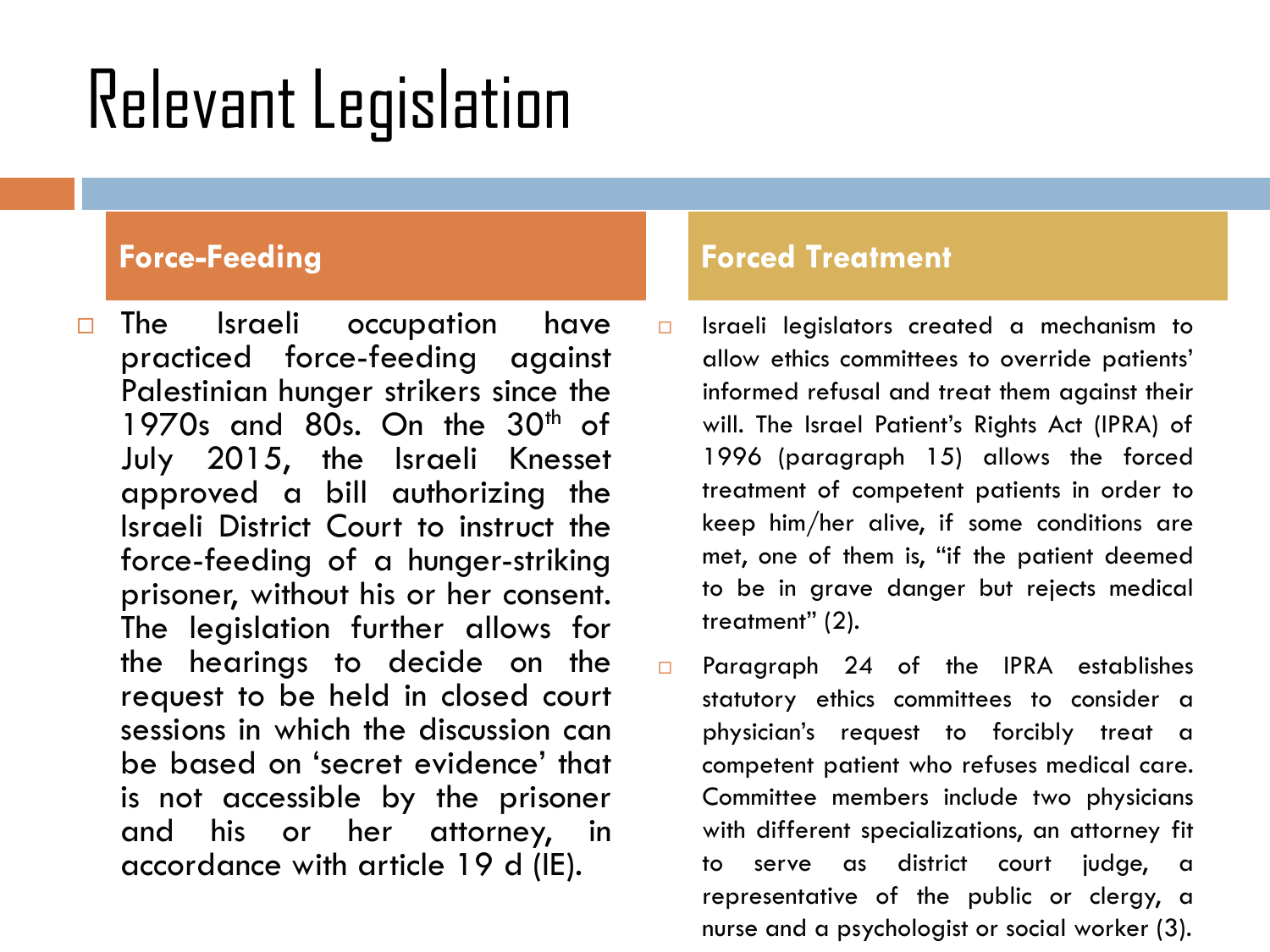# What Does International Law Say about it?

 Force-feeding of Palestinian hunger strikers is a violation of international law and International Humanitarian Law, as argued by the International Committee of the Red Cross (ICRC), by a 2015 joint statement published by the United Nations, and by The Third Geneva Conventions Common Article 3 that is specialized in the treatment of prisoners of war.

### **Force-Feeding Forced Treatment**

n The World Medical Association's declarations on hunger strikers, including the Malta Declaration "forbids applying pressure to end a hunger strike and forced medical treatment." (4) It also cited the Tokyo Declaration, which it said "forbids physicians' participation in torture, including the forced feeding or treatment of hunger strikers." (5)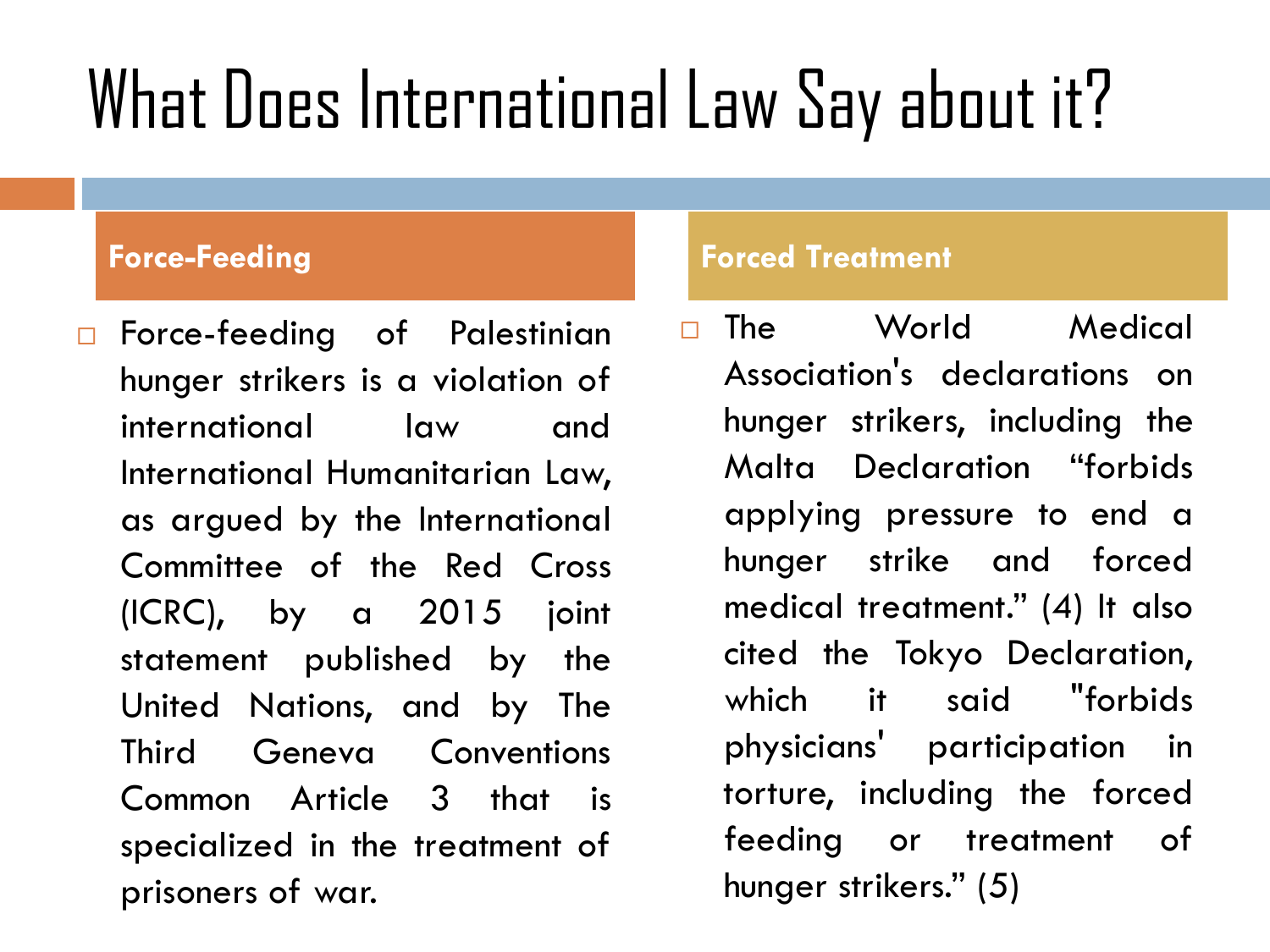### International Law on Force-Feeding and Forced Treatment

- □ The ICRC is opposed to forced feeding or forced treatment; it assures that the detainees' choices be respected and their human dignity preserved. The ICRC stated that its position on this issue closely corresponds to that expressed by the World Medical Association in the Malta and Tokyo Declarations, both revised in 2006 (6).
- $\Box$  The UN's joint statement of 8 August 2015 (7), is of extreme importance as it recognized the illegitimacy of forcefeeding and Administrative Detention under International Human Rights law. Additionally, the statement reflects the legitimacy of the demands of hunger striking detainees who protest against the policy of Administrative Detention.

- The World Medical Association, the Red Cross, and the United Nations, consider forced treatment a cruel, inhuman, and degrading treatment or punishment, and a blatant violation of international law and human rights.
- $\Box$  Article 2(2) of The International Covenant on Economic, Social and Cultural Rights (ICESCR) recognizes "the right of everyone to the enjoyment of the highest attainable standard of physical and mental health."(8), This right applies without discrimination of any kind to all persons, including detainees.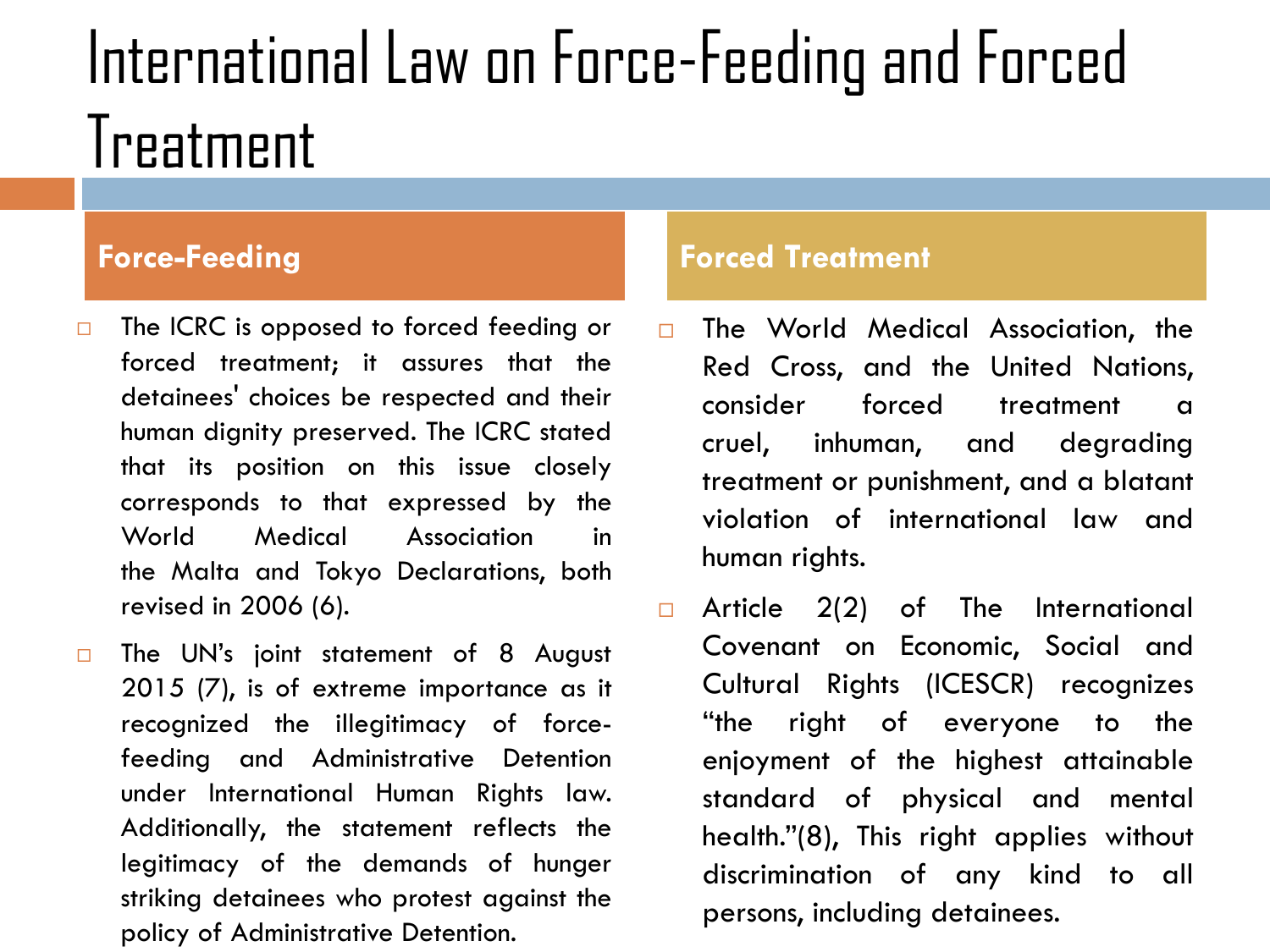### What Human Rights are violated by the Practice?

- $\Box$  The right to personal autonomy,'
- $\Box$  The right to self-determination;
- $\Box$  The right to be free from torture;
- $\Box$  The right to health and physical integrity;
- □ Violation of human dignity;
- $\Box$  The right to protest;
- **D** Constitutes significant violations of medical ethics and international law principles

- $\Box$  The right to health;
- $\Box$  The right to be free from torture;
- $\Box$  The right to refuse medical treatment;
- □ Violation of human dignity;
- $\Box$  The right to physical integrity;
- $\Box$  The right to self-determination and personal autonomy;
- **D** Constitutes significant violations of medical ethics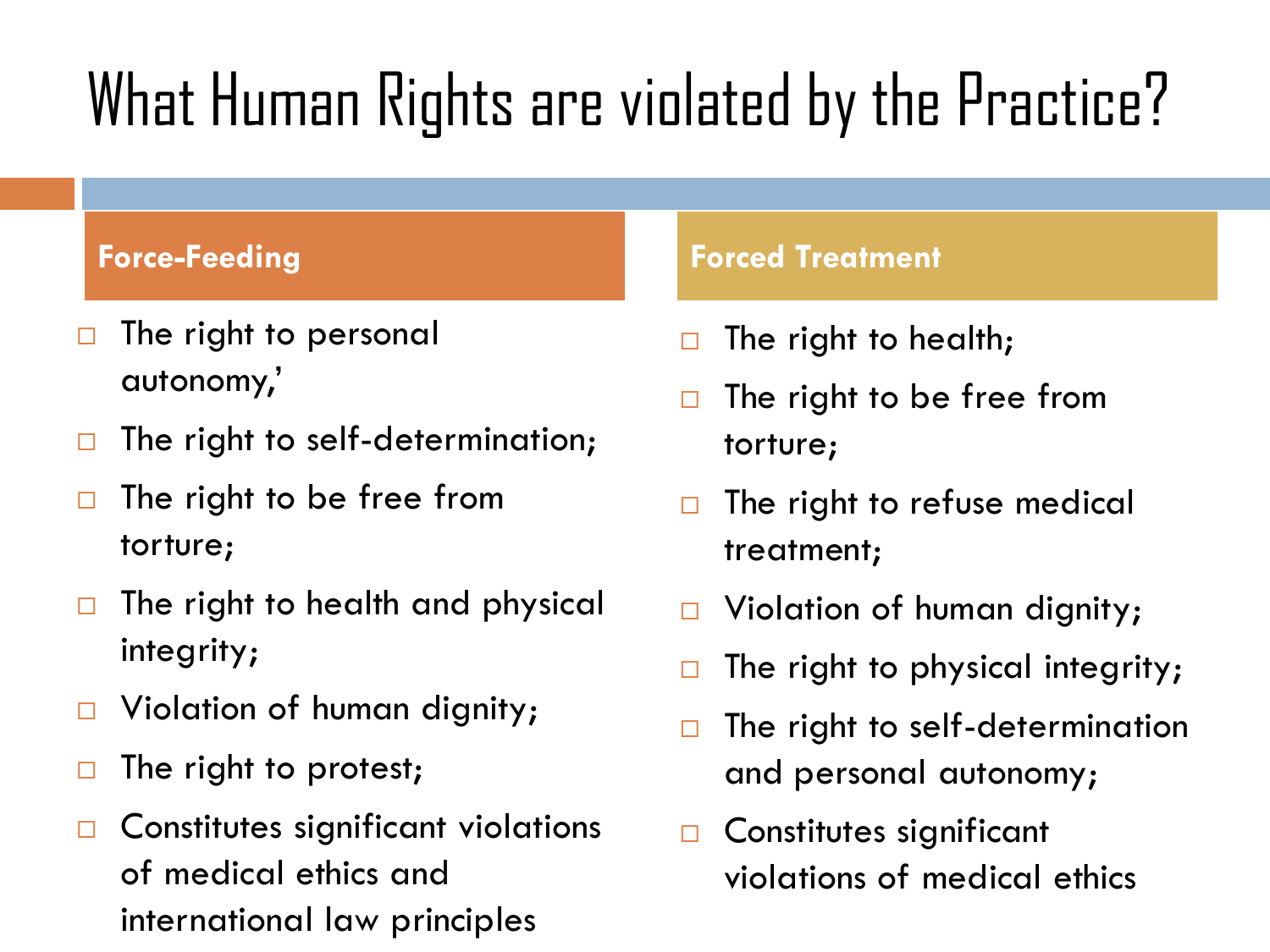## Conclusion

The policies of force-feeding and forced treatment have been practiced in various contexts in geographic scope and history, where hunger strikes became the prominent method to protest ill treatment, injustice and human rights violations in cases where individuals are deprived of liberty. The Israeli occupation have used both practices against Palestinian hunger strikers, who protest the prison conditions and an unjust detention. Both force-feeding and forced treatment are violent policies that are very painful and absolutely violate the principle of individual autonomy. The practices constitute degrading, inhumane treatment, that could amount to torture. Both practices may be dangerous and have a negative impact on Palestinian hunger strikers, and each presents an unsuitable approach to save their lives.